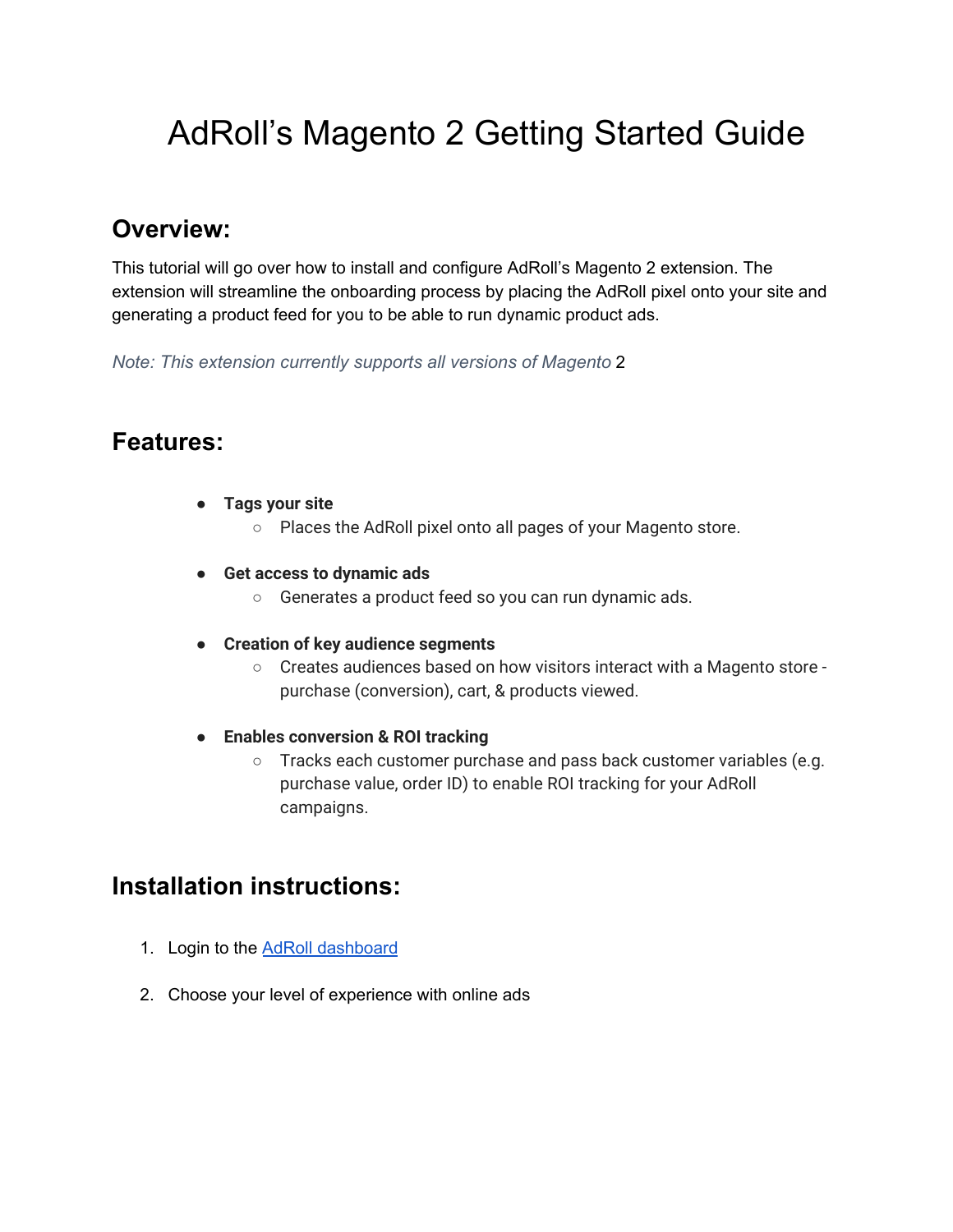

- 3. Select *Download* to download the extension, download it here.
- 4. Upload the file into your M2 server and install the extension
- 5. Select *Check Installation* after installing the extension

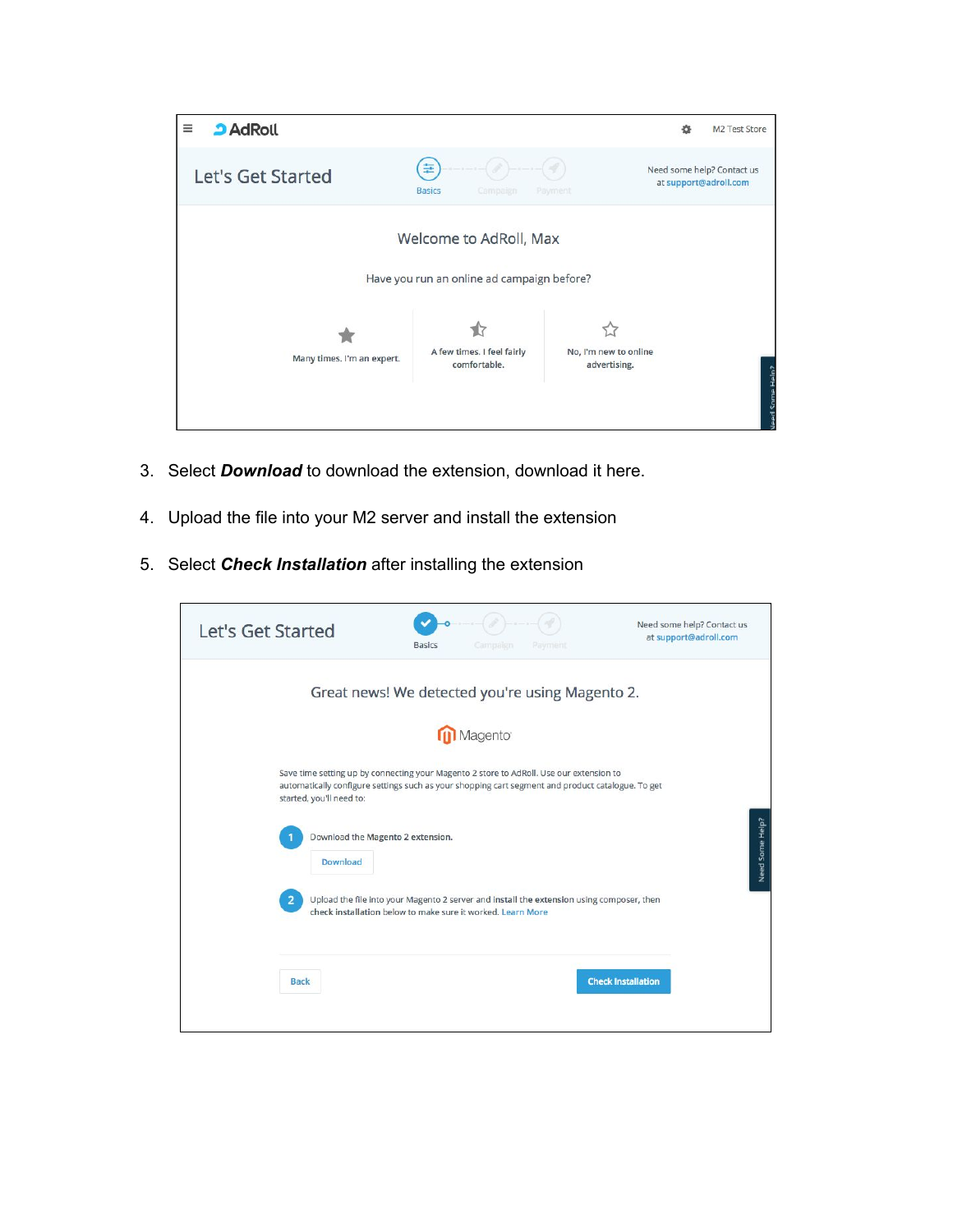6. Select *Connect Magento 2 Store*



**\*If you are not signed into your Magento Admin Panel, you will be directed to sign in and then your homepage. Please sign-in before connecting your store.**

7. Select the store you want to connect to and then select *Continue*

|                                   | <b>AdRoll Integration</b> |                                                                                                                                                                                                                                                                                                                                                                    |  |  |  |
|-----------------------------------|---------------------------|--------------------------------------------------------------------------------------------------------------------------------------------------------------------------------------------------------------------------------------------------------------------------------------------------------------------------------------------------------------------|--|--|--|
| $\mathcal{L}$<br><b>DASHBOARD</b> |                           | Please select the store you want to integrate with AdRoll profile M2 Test Store<br>Select the store                                                                                                                                                                                                                                                                |  |  |  |
| S<br><b>SALES</b>                 | <b>Back</b>               | Continue<br>* In order to track your potential customers across devices and browsers, this integration will send email addresses collected on your site to AdRoll for data and email services. AdRoll may<br>persistently store and use hashed versions of these email addresses and combine these with email hashes from other customers to improve our services. |  |  |  |
| Y<br>CATALOG                      |                           |                                                                                                                                                                                                                                                                                                                                                                    |  |  |  |

8. You will then be directed back to your AdRoll dashboard and select *Continue*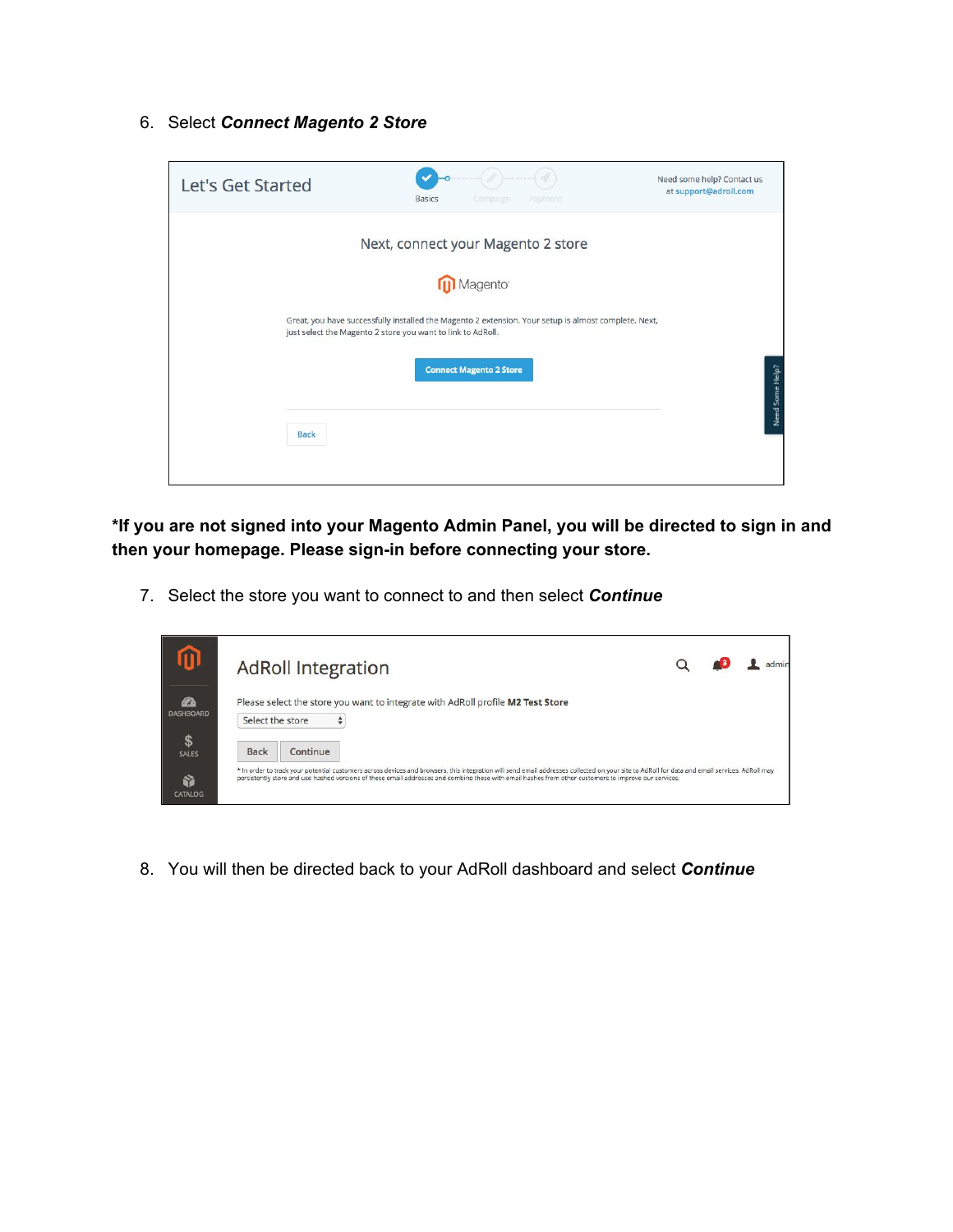

9. Upload your store's logo and select *Continue*



10. A set of dynamic product ads featuring your product catalogue will be created and a preview will be displayed